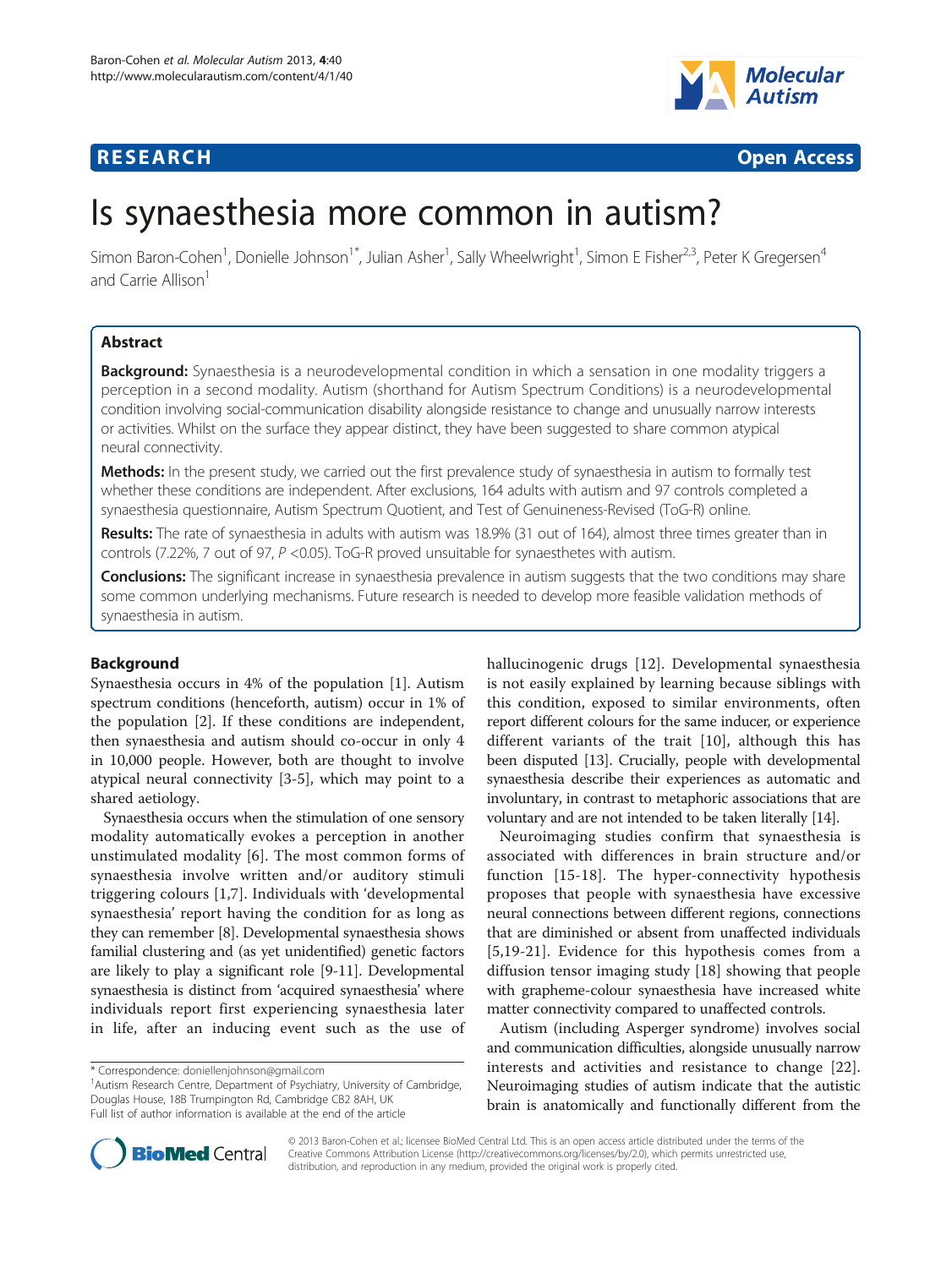<span id="page-1-0"></span>

| 1                                                                                                                                                                                      | 1              | 1              | 1                                 | 1              | 1              | 1 |
|----------------------------------------------------------------------------------------------------------------------------------------------------------------------------------------|----------------|----------------|-----------------------------------|----------------|----------------|---|
| 1                                                                                                                                                                                      |                | 1              | $\overline{2}$                    |                | 1              |   |
| 1                                                                                                                                                                                      | 1              | $\overline{2}$ | 3                                 | $\overline{2}$ | 1              | 1 |
| 1                                                                                                                                                                                      | $\overline{2}$ | 3              | <b>EXACT</b><br>3<br><b>MATCH</b> | 3              | $\overline{2}$ |   |
| 1                                                                                                                                                                                      | 1              | $\overline{2}$ | 3                                 | $\overline{2}$ | 1              | 1 |
| 1                                                                                                                                                                                      | 1              | 1              | $\overline{2}$                    | 1              | 1              | 1 |
| 1                                                                                                                                                                                      |                |                | 1                                 |                | 1              |   |
| $\sim$<br>$\sim$<br>$\sim$<br>$\overline{\phantom{a}}$<br>Figure 1 Scoring protocol for the ToG-R. Each box represents a<br>swatch on the colour chart. From Asher et al. (2006) [32]. |                |                |                                   |                |                |   |

typical brain [\[3](#page-4-0)[,23,24](#page-5-0)]. Differences are found in grey and white matter, and cortical connectivity [\[25,26](#page-5-0)]. According to one hypothesis, autism is associated with a reduction in long-range neural connections, alongside an increase in local, short-range connectivity [\[3,4](#page-4-0)]. This hypothesis may explain aspects of autism such as detail-oriented processing ('obsessions'). Thus, an increase in local connectivity may play a role in both autism and synaesthesia.

Ten percent of individuals with autism have savant skills (a skill that is above average for the general population), and an estimated 50% of savants have autism [[27](#page-5-0)]. Daniel Tammet, who has both Asperger syndrome and synaesthesia, and who is a memory savant (he memorized Pi to 22,514 decimal places) inspired the hypothesis that savantism arises in individuals who have both autism and synaesthesia. This combination of conditions has been speculated to give rise to strong 'systemizing' and excellent attention to detail, both products of neural hyper-connectivity [\[8,](#page-4-0)[28\]](#page-5-0).

Beyond such single-case reports of synaesthesia in autism, it has been proposed that synaesthesia may be common in autism [\[29,30](#page-5-0)]. The idea has tentative indirect support from two different lines of investigation. First, a molecular genetic study of families with auditory-visual synaesthesia found linkage to an area on chromosome 2, in a region that had previously been linked to autism [[9](#page-4-0)]. However, these genetic findings may not overlap since the study by Asher et al. found considerable genetic heterogeneity across families. Moreover, cAMP-GEFII, an interesting candidate gene from the linkage region, harbours rare variants that are associated with autism but not implicated in synaesthesia. Secondly, an event-related potential study found that participants with autism showed occipital (visual cortical) activity while attending to auditory stimuli [[31\]](#page-5-0), although the interpretation of this anomaly is unclear. In the present study, we carried out the first direct assessment of overlap between the two conditions.

# Methods

In total, 172 adults with autism and 123 typical adults responded and gave electronic consent. These are the subset of those who responded from an email sent to 927 adults with autism and 1,364 typical adults. Participants (aged 18 years old or older) were invited to visit one of two websites [\(www.autismresearchcentre.com](http://www.autismresearchcentre.com) or [www.](http://www.cambridgepsychology.com) [cambridgepsychology.com\)](http://www.cambridgepsychology.com) hosted by the Autism Research Centre at Cambridge University. Potential participants received an email inviting them to participate in a study on synaesthesia in adults with and without autism. The email defined and briefly described synaesthesia; the definition of synaesthesia<sup>a</sup> was provided in the informed consent form. In order to reduce sampling bias, the consent form stressed that all individuals – with autism or synaesthesia, both, or neither – were eligible to participate.

The study was approved by the Psychology Research Ethics Committee of the University of Cambridge. All participants with autism had a diagnosis from a clinical psychologist or psychiatrist from a recognized clinic. All participants were asked to complete two questionnaires online:

(a) The Synaesthesia Questionnaire, adapted from previous studies [\[9,](#page-4-0)[32\]](#page-5-0). This was used as a further form of self-report of synaesthesia and to document the subtype(s) experienced. In order to screen out acquired synaesthesia, it also asked a series of questions used as exclusion criteria: whether the person had any medical conditions affecting vision (e.g., colour blindness), any medical condition affecting the brain (e.g., head injury, epilepsy, brain tumour, or stroke), any history of hallucinogenic

| <b>Table 1 Participant characteristics</b> |  |
|--------------------------------------------|--|
|--------------------------------------------|--|

|         |     |    |     |               | Number who replied Number excluded Final number Age in years (SD) % Attended university % Female % Right-handed |        |        |
|---------|-----|----|-----|---------------|-----------------------------------------------------------------------------------------------------------------|--------|--------|
| Autism  | 172 |    | 164 | 39.52 (13.15) | 60.4%                                                                                                           | 45 7%  | 77.6%* |
| Typical | 123 | 26 | 97  | 41.21 (13.37) | 68.0%                                                                                                           | 74.2%* | 83.9%* |

\*P <0.05.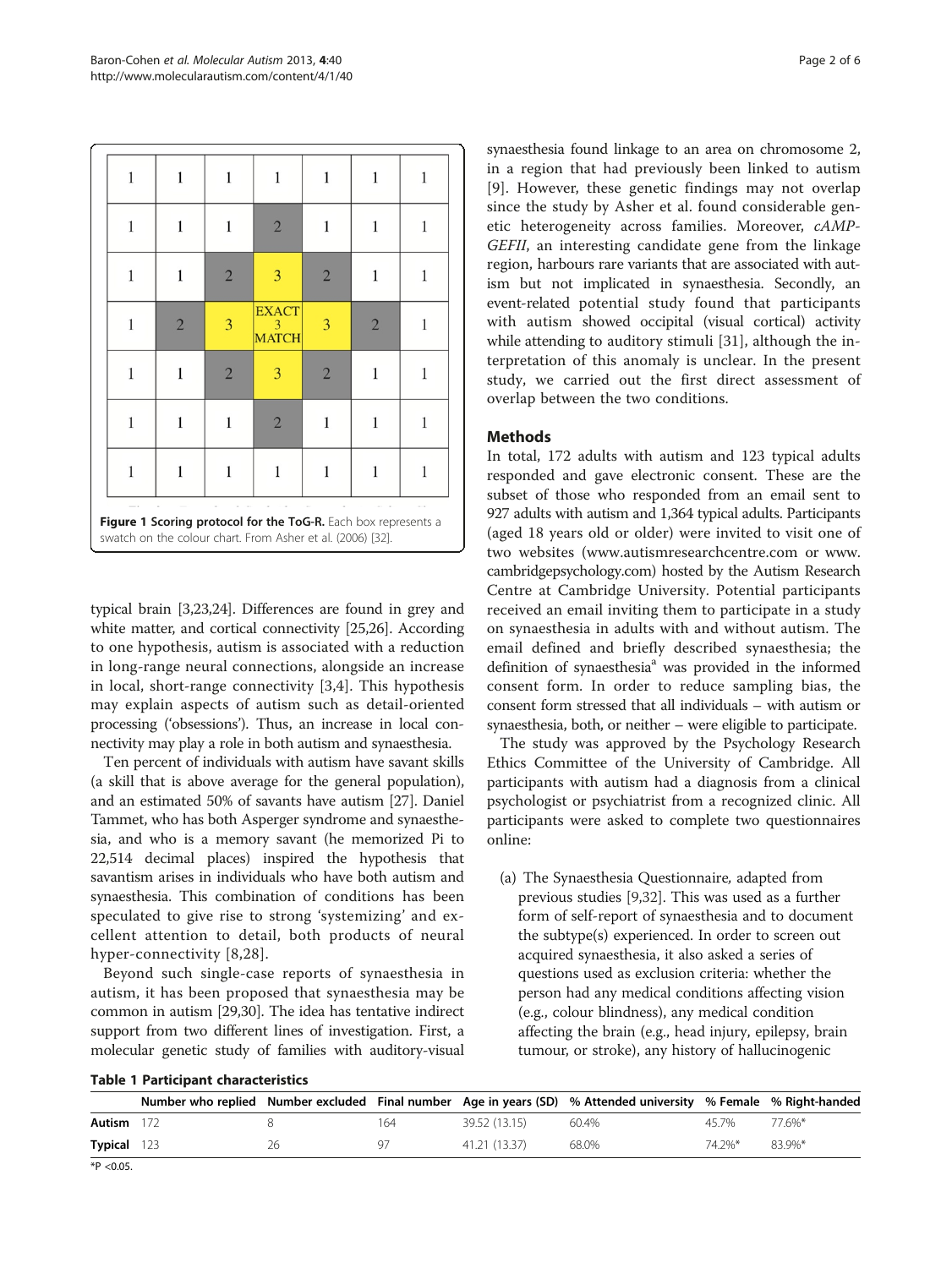<span id="page-2-0"></span>

drug use, and how long the person had experienced synaesthesia. Conservative inclusion criteria were used to judge if any individual had synaesthesia. If any of these questions were answered positively, or if synaesthesia was first experienced in adulthood, then the person was conservatively judged not to have synaesthesia.

- (b) The Autism Spectrum Quotient (AQ) [\[33](#page-5-0)]. This was used to measure the number of autistic traits, as a check on an autism diagnosis. We excluded from the control group anyone scoring >25, to ensure the controls were representative. This resulted in 26 individuals being excluded.
- (c) The Test of Genuineness-Revised (ToG-R) [[32](#page-5-0)]. This was used to validate any self-reported auditory-visual forms of grapheme-colour (GC) and sound-colour (SC) synaesthesia and was sent to all participants in order to detect true and false positives and negatives. The ToG-R is a colour chart that measures consistency in a participant's reported colour associations to either letters (GC) or sounds (SC) over time. Participants are asked to choose from a colour chart to indicate the closest match evoked by a word (GC) or a sound (SC), and are

then re-tested after an interval of at least a month, without warning. Previous work has found that synaesthetes far out-perform controls in the consistency across time in their colour reports to specific stimuli. Consistency scores were based on a point system created by Asher et al. [[32](#page-5-0)] (Figure [1](#page-1-0)).

The final consistency score was calculated as a percentage:

Consistency = 
$$
\left[ \frac{\sum (\text{Points awarded for items})}{\text{Total number of items} * 3} \right] * 100
$$

The total number of points for every item in the test was added (e.g., for the SC ToG-R, the total number of points awarded for stimuli 1–99, inclusive) and this number was divided by the total number of items with valid colour responses multiplied by three, the maximum number of points per item. This is the total number of possible points on the test (e.g., if a person gave valid answers for all 99 sounds, the total number of points possible would be 297). The total number of actual points was divided by the total number of possible points. To yield a percentage, this number was multiplied by 100.

# Results

As stated above, 172 adults with autism and 123 typical adults responded and gave electronic consent. Table [1](#page-1-0) shows the participant characteristics.

Eight of the adults with autism were excluded for reporting a self- but not clinician-diagnosed autism. As expected, significant differences were found for mean AQ scores between those with autism  $(x = 39.63, SD = 6.42)$ and controls (x = 16.41, SD = 5.37)  $[t [213] = 26.83]$ ,  $P \le 0.001$ . Twenty-six of the typical adults were excluded for scoring >25 on the AQ, leaving a final non-autistic group of  $n = 97$ . No group differences were found in age or education, the latter measured by the rate of university attendance (both  $P > 0.05$ ). There was a difference in handedness and in sex ratio, in line with previous studies of autism (both  $P < 0.05$ ) [\[34,35](#page-5-0)]. In the autism group,  $n = 9$  (5.5%) had high functioning autism,  $n = 153$ (93%) had Asperger syndrome, and  $n = 2$  (1.2%) had pervasive developmental disorder, not otherwise specified.

Table 2 The number who replied and the number who showed Grapheme-Colour (GC), Sound-Colour (SC), or other variants of synaesthesia, or no synaesthesia

|                | n   | Number with<br>GC but no SC<br>synaesthesia | Number with<br>SC but no GC<br>synaesthesia | Number with<br>GC and SC<br>synaesthesia | Number with<br>other variants<br>(not GC or SC) | Number (and %)<br>reporting any type<br>of synaesthesia | Number categorized<br>as non-synaesthetes |
|----------------|-----|---------------------------------------------|---------------------------------------------|------------------------------------------|-------------------------------------------------|---------------------------------------------------------|-------------------------------------------|
| Autism         | 164 |                                             |                                             |                                          |                                                 | 31 (18.9%)*                                             | $133*$                                    |
| <b>Typical</b> | 97  |                                             |                                             |                                          |                                                 | 7(7.22%)                                                | 90                                        |

(\*P <0.05). Statistical analyses were completed only for number and percent of participants reporting synesthesia.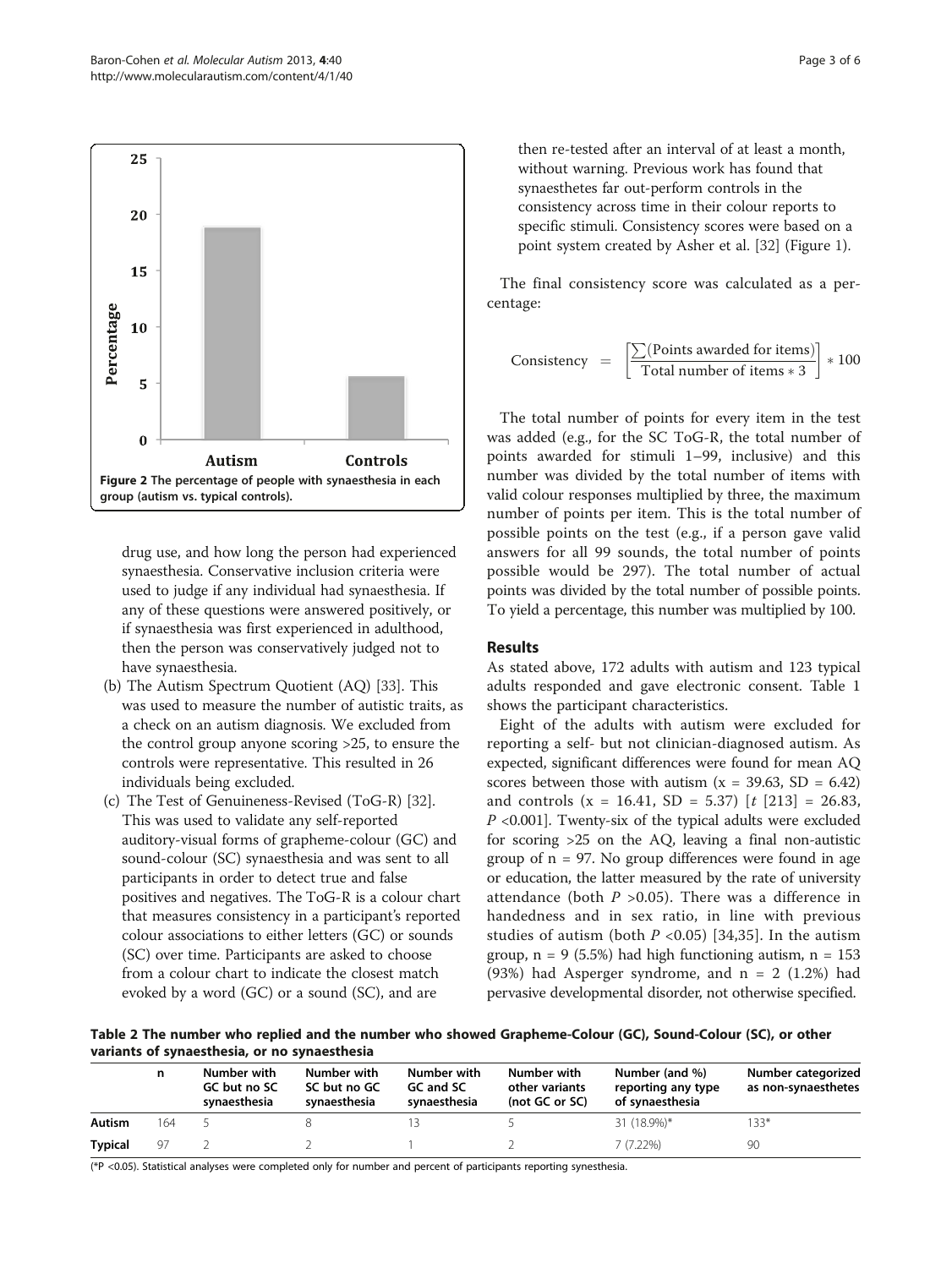Table 3 Number of synaesthetes with and without autism who reported different types of synaesthesia

|                              | <b>Autistic</b><br>synaesthetes | <b>Typical</b><br>synaesthetes |  |
|------------------------------|---------------------------------|--------------------------------|--|
| Grapheme-Colour              | 18                              | 3                              |  |
| Sound-Colour                 | 21                              | 3                              |  |
| <b>Taste-Colour</b>          | 7                               | 1                              |  |
| Pain-Colour                  | 9                               | 1                              |  |
| <b>Smell-Colour</b>          | 5                               | 1                              |  |
| <b>Touch-Colour</b>          | $\overline{4}$                  | 0                              |  |
| People-Colour                | 1                               | $\Omega$                       |  |
| <b>Taste-Shape</b>           | 1                               | $\Omega$                       |  |
| Smell-Touch                  | 1                               | 1                              |  |
| Sound-Touch                  | 1                               | 0                              |  |
| <b>Vision-Touch</b>          | 1                               | 0                              |  |
| Sound-Taste                  | 1                               | 1                              |  |
| Smell-Taste                  | 1                               | 0                              |  |
| <b>Movement-Sound</b>        | 1                               | 0                              |  |
| Grapheme-<br>Personification | 3                               | $\overline{\phantom{a}}$       |  |
| <b>Sound-Emotion</b>         | 1                               | 0                              |  |

(Note: Cases can be in more than one cell due to co-occurrence).

Among the 164 people with autism, 31 (14 male) met inclusion criteria for synaesthesia<sup>b</sup> (a rate of synaesthesia of 18.9%), which was significantly higher than the 7.22%  $(n = 7 (1 \text{ male}))$  rate of synaesthesia among the 97 controls  $(\chi^2 (1, n = 261) = 6.69, p < 0.05)$ ; 95% confidence intervals for the rate of synaesthesia in autism are ±5.99, the range for the true autism population proportion being 12.91% to 24.89%; 95% confidence intervals for the rate of synaesthesia in controls are ±5.15, the range for the true control population proportion being 2.07% to 12.37% (Figure [2](#page-2-0)). As Figure [2](#page-2-0) shows, there is no overlap in the rates of synaesthesia in autism vs. controls. Tables [2](#page-2-0) and 3 show an overview of what types of synaesthesia were reported in each group, and Table 4 shows the number of participants with any type of synaesthesia who completed a GC ToG-R and/or a SC ToG-R.

Because the response rates were low in all cells in Table 4, no statistical analysis was conducted. Telephone follow-up to find out why ToG-Rs were not being completed revealed that participants with autism reported fatigue from the 241 possible choices. We explored if fewer colours would be less stressful [\[36\]](#page-5-0) but participants

with autism reported it would be more stressful to be unable to choose the right colour than to have to choose from a large collection of colours.

# **Discussion**

Our findings indicate that synaesthesia is significantly more common in adults with autism than in typical adults, based on self-report. The rate of synaesthesia in autism (18.9%) was almost three times greater than in the typical sample (7.22%), whose rate overlaps with the 4% reported previously (given confidence intervals) [[1](#page-4-0)]. We predicted that synaesthesia would be more prevalent in autism than in controls if these conditions were interdependent, perhaps because they share some underlying biological causal factor, such as local neural hyper-connectivity. Four mechanisms have been proposed to account for neural hyper-connectivity: faulty axonal pruning, differences in axon guidance, disinhibition, and atypical border formation [[37\]](#page-5-0). Interestingly, a recent study has revealed a significant phenotypic and genetic overlap between synaesthesia and absolute pitch [[38](#page-5-0)], a trait that has also been reported to occur at increased frequency in people with autism [[39,40\]](#page-5-0). This strengthens the case that autism and synaesthesia are linked at multiple levels.

It is possible that the elevated rate of synaesthesia in autism might be explained by people with autism being more likely to report abnormal sensory perceptual experiences than people without the condition. Although it is true that adults with autism score highly on sensory sensitivity questionnaires [[41](#page-5-0)], we doubt this can explain the current results, because our sample included some individuals with autism  $(n = 3)$  who claimed they did not have synaesthesia, but were judged by the experimenters to have synaesthesia on the basis of their questionnaire responses. Because they reported not having synaesthesia, we conservatively considered them to be non-synaesthetes. These participants with autism declared that they did not have synaesthesia because they said they were uncertain whether their experiences counted. Thus, the high rate of synaesthesia in autism is unlikely to be an over-estimate, and could even be an under-estimate. A related possible explanation of the comorbid association might be failure in inhibition/greater cortical excitation [[42](#page-5-0)]. This is in line with the high scores on sensory sensitivity questionnaires [[43](#page-5-0)], and is compatible with the finding that synaesthesia occurs more frequently in autism than in the general population.

| Table 4 The number in each group who completed a GC ToG-R or SC ToG-R |  |  |
|-----------------------------------------------------------------------|--|--|
|-----------------------------------------------------------------------|--|--|

|                | Number who completed a<br>GC ToG-R, of those reporting<br>GC (but not SC) synaesthesia | Number who completed a SC<br>ToG-R, of those reporting SC<br>(but not GC) synaesthesia | Number who completed SC and<br>GC ToG-R, of those reporting SC<br>and GC synaesthesia |  |
|----------------|----------------------------------------------------------------------------------------|----------------------------------------------------------------------------------------|---------------------------------------------------------------------------------------|--|
| Autism         | ว /ร                                                                                   | 2 /8                                                                                   | - /13                                                                                 |  |
| <b>Typical</b> |                                                                                        |                                                                                        |                                                                                       |  |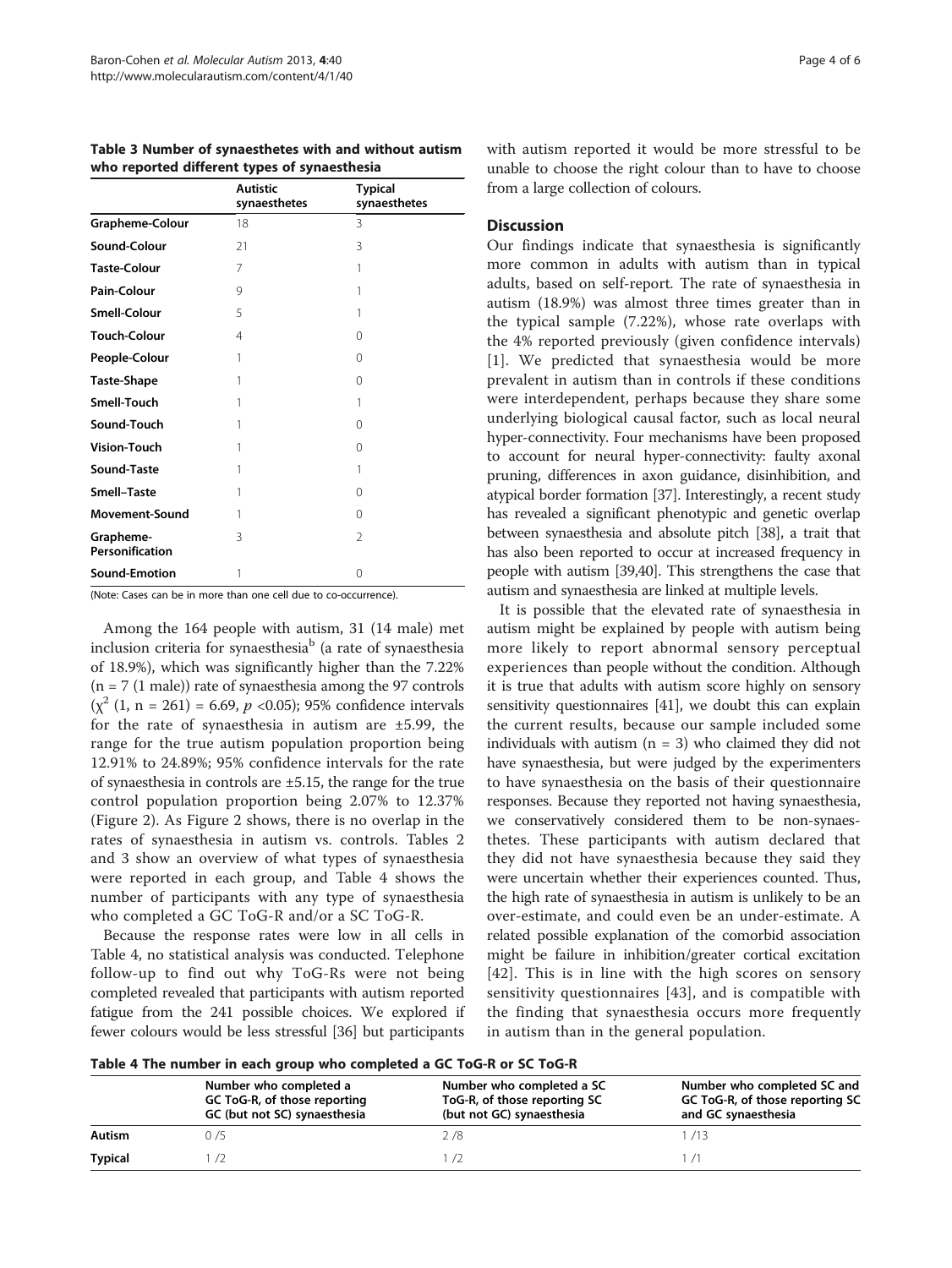<span id="page-4-0"></span>There are several limitations of this study. First, we were unable to collect complete consistency tests to validate the prevalence estimates, which will be important to explore in future work. It may be the case that traditional ToGs are not suitable for people with autism and that these will require modification. If the ToG-R is used in future studies, it should be completed in person, so that the experimenter can ensure that there is no missing data. Future studies could also consider using computerized immediate retests [\[44\]](#page-5-0) as alternative ways for validation. It will also be interesting to test if the current results extend to children with autism, or to more impaired individuals with autism, since our sample only included high-functioning adults. Second, response rates to the initial invitations were low, which is not unusual in survey research [\[45](#page-5-0)], therefore, other studies must become available to confirm the observed synaesthesia prevalence rates observed, and extrapolation from the current study should be done with caution until other such surveys have been conducted. Third, this question has not yet been tested in different clinical groups to assess if this link is specific to autism. Fourth, it would be interesting to test how people with autism and synaesthesia differ from those with autism alone. As far as we know, there has not yet been a study investigating autism vs. synaesthesia vs. comorbidity between these two conditions using MRI or fMRI, which should now become a research priority in this area. Fifth, we recognize that the Synaesthesia Questionnaire is a self-report instrument that in future studies needs to be evaluated in terms of its reliability and validity. Most importantly, the next step in future research must be to explore the biological mechanisms causing the elevated rate of synaesthesia in autism.

# Conclusions

The significant increase in synaesthesia prevalence in autism suggests that the two conditions may share some common underlying mechanisms. Future research needs to develop more feasible validation methods of synaesthesia in autism.

# **Endnotes**

Synaesthesia is a condition in which a sensation in one sensory modality automatically triggers a response in a different sensory modality. For instance, a person with 'coloured hearing' synaesthesia sees colours after hearing sounds… Although most synaesthetic responses are visual, synaesthesia can involve any pair of senses. Some people even experience more than one type of synaesthesia. The following are examples of what people with synaesthesia might say, "The letter q is dark brown"; "The sound of a bell is red"; "The word hello tastes like coffee"; "A toothache is shaped like a rectangle".

<sup>b</sup>To be considered synaesthetic, participants had to report that they experienced synaesthesia and could not meet any of the exclusion criteria (see [Methods](#page-1-0)).

#### Abbreviations

AQ: Autism spectrum quotient; GC: Grapheme-colour; SC: Sound-colour; ToG-R: Test of Genuineness-Revised.

#### Competing interests

The authors declare no competing interests.

#### Authors' contributions

SBC, DJ, SW, and CA designed the study. SBC and DJ drafted the manuscript and SEF, JA, and PG contributed to the manuscript. DJ and CA took responsibility for data analysis. All authors read and approved the final manuscript.

### Acknowledgments

This work was submitted in part fulfilment of the degree of Master of Philosophy by DJ. It was conducted in association with the NIHR CLAHRC for Cambridgeshire and Peterborough. DJ was funded by the Gates Foundation. SBC and SW were funded by the MRC UK. SEF was funded by the Max Planck Society.

#### Author details

<sup>1</sup> Autism Research Centre, Department of Psychiatry, University of Cambridge, Douglas House, 18B Trumpington Rd, Cambridge CB2 8AH, UK. <sup>2</sup>Max Planck Institute for Psycholinguistics, 6500 AH, Nijmegen, The Netherlands. <sup>3</sup>Donders Institute for Brain, Cognition and Behaviour, Radboud University Nijmegen, Nijmegen, The Netherlands. <sup>4</sup>Robert S. Boas Center for Genomics and Human Genetics, The Feinstein Institute for Medical Research, North Shore-LIJ, Manhasset 11030, NY, USA.

#### Received: 18 June 2013 Accepted: 18 September 2013 Published: 20 November 2013

#### References

- Simner J, Mulvenna C, Sagiv N, Tsakanikos E, Witherby SA, Fraser C, Scott K, Ward J: Synaesthesia: the prevalence of atypical cross-modal experiences. Perception 2006, 35:1024–1033.
- 2. Baron-Cohen S, Scott A, Williams B, Matthews B: Autism spectrum prevalence: a school-based U.K. population study. Br J Psychiatry 2009, 194:500–509.
- 3. Just MA, Cherkassky VL, Keller TA, Minshew NJ: Cortical activation and synchronizatioin during sentence comprehension in high-functioning autism: evidence of underconnectivity. Brain 2004, 127:1811–1821.
- 4. Belmonte MK, Allen G, Beckel-Mitchener A, Boulanger LM, Carper R, Webb SJ: Autism and abnormal development of brain connectivity. J Neurosci 2004, 24:9228–9231.
- 5. Baron-Cohen S: Is there a phase of synaesthesia in normal development? Psyche 1994. Special issue on Synaesthesia.
- 6. Baron-Cohen S, Wyke M, Binnie C: Hearing words and seeing colours: an experimental investigation of a case of synaesthesia. Perception 1987, 16:761–767.
- 7. Rich AN, Bradshaw JL, Mattingley JB: A systematic, large-scale study of synaesthesia: implications for the role of early experience in lexical-colour associations. Cognition 2005, 98:53–84.
- 8. Baron-Cohen S, Bor D, Billington J, Asher J, Wheelwright S, Ashwin C: Savant memory in a man with colour-number synaesthesia and Asperger Syndrome. J Conscious Stud 2007, 14:237–251.
- 9. Asher J, Lamb JA, Brocklebank D, Cazier J-B, Maestrini E, Addis L, Sen M, Baron-Cohen S, Monaco AP: A whole-genome scan and fine-mapping linkage study of auditory-visual synesthesia reveals evidence of linkage to chromosomes 2q24, 5q33, 6p12, and 12p12. Am J Hum Genet 2009, 84:279–285.
- 10. Barnett KJ, Finucane C, Asher J, Bargary G, Corvin AP, Newell FN, Mitchell KJ: Familial patterns and the origins of individual differences in synaesthesia. Cognition 2008, 106:871–893.
- 11. Baron-Cohen S, Burt L, Laittan-Smith F, Harrison JE, Bolton P: Synaesthesia: prevalence and familiarity. Perception 1996, 25:1073–1079.
- 12. Harrison J, Baron-Cohen S: Synaesthesia: an introduction. In Synaesthesia. Edited by Baron-Cohen S, Harrison J. Malden: Blackwell Publishing; 1997.